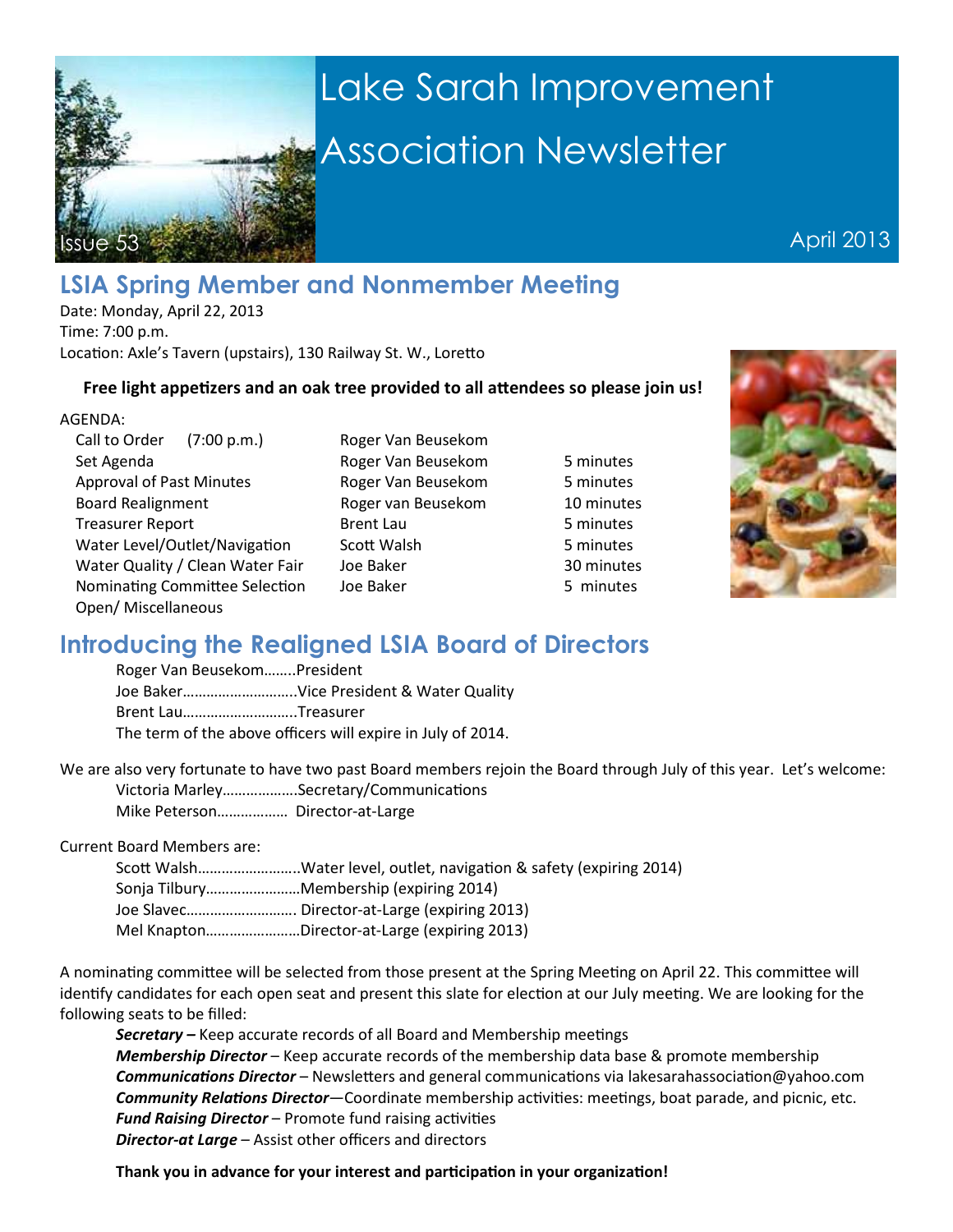# **Water Quality Update**

From Joe Baker

### We are pleased to report our Lake Vegetation Management Plan (LVMP) was fully approved by the Minnesota DNR

**on March 12th.** With the LVMP now approved, we are (finally!) entitled to treat Curly Leaf Pondweed (CLP) on a

"whole lake" basis. At this time, we are estimating the area to be treated as approximately 260 acres, subject to wherever we visually see CLP in a pretreatment plant survey.

Based on what we learned and confirmed from last year's successful pilot treatment program, we plan to scale up our efforts as follows:

- **LSIA volunteers will again perform the "early season, low dose" treat**ment. By self treating, we save over 50% of the cost vs. hiring a professional treatment company. We can also choose the treatment timing to when the water temp and weather conditions are ideal to ensure optimal effectiveness.
- Aquatic Solutions will provide our Aquathol K product at a very competitive price, their application equipment at no cost, and Craig Mueller will again volunteer to coach us during the treatment process.
- **Tom Larson & Al Moen** will again volunteer their pontoons for the application process. Thank you!
- **Eric Fieldseth** will pre-inspect for us to determine the number of acres to treat and the amount of product needed in order to achieve the desired results. He will then complete a post-treatment inspection and the required reporting back to the DNR. Eric will also attend our public information meetings to answer any questions.
- **Richard Brasch of the Three Rivers Park District and the Pioneer Sarah Creek Watershed Management Commis**sion are supportive of our approach – and each will provide funding assistance.
- **We applied for and were successful in receiving a DNR grant award of \$26,000 for CLP treatment!**
- **The "block captain" concept was expanded** to help further educate and administer the process of collecting signatures of consent and LSIA donations to support this first whole lake CLP treatment.

We also plan to provide Eurasion Water Milfoil (EWM) treatments for those blocks who wish to optionally treat for EWM in addition to CLP. Please note we will be limited to just 50 acres of EWM treatment – and the cost for the EWM treatments will be paid by those blocks that choose to treat.

### **Next Steps (& what you can do):**

- Please attend the LSIA Spring Member and Nonmember meeting on Monday, April 22<sup>nd</sup> at Axel's at 7:00 p.m.
- The LSIA will also host 2 public informational meetings to be held at the Independence City Hall on Wednesday, **April 24th at 7:00 p.m.… and on Sunday, April 28th at 4:00 p.m.** – to allow lakeshore owners the opportunity to learn more and ask further questions. We plan to collect signatures of consent as well as donations to support this year's treatment program.
- We encourage all to visit www.lakesarah.com where the most current and complete information related to our CLP treatment process will be available. You can also call Joe Baker at (612) 868-8702.
- **Again, we ask that residents NOT make any commitments to other weed treatment providers.**

#### On behalf of the LSIA, we thank you for supporting our efforts toward improving Lake Sarah!

To learn more about what curly leaf pondweed is, why it is a problem, how to prevent it, and what there is to do about the problems caused by curly-leaf pondweed, go to page 4.

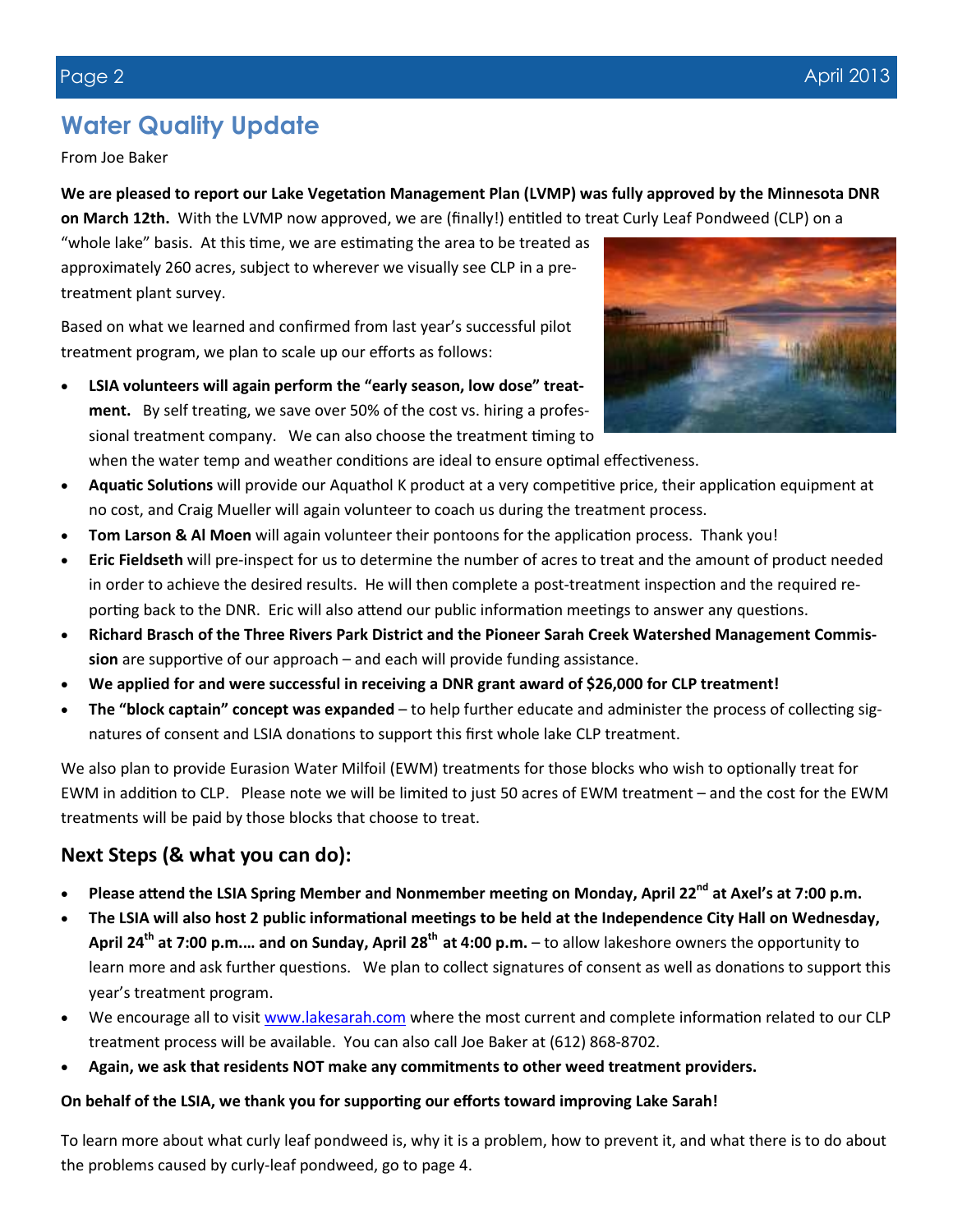### **Clean Water Fair**

The Clean Water Resource Association invites you to the Clean Water Fair on Thursday, April 25, 2013,

from 1:00 – 8:30 p.m. at the City of Independence Community Center. If you own lakeshore property and are concerned about your lake, and want to know what is available to help make it better and more enjoyable, then you should be at the Clean Water Fair. The Clean Water Resource Association, sponsored by the Pioneer Sarah-Creek Watershed Management Association and Minnehaha Creek Watershed District, will be hosting the resource fair where you will have all of the newest lakeshore resources in one place. Hourly educational seminars begin at 1:00 p.m. There are several seminar topics applicable to you, most notably the one led by Richard Brasch at 4:00 p.m. regarding the restoration of Lake Rebecca. It will give you a good overview of what LSIA will be doing with Lake Sarah over the next five years, and the reasonably expected results. Attendance is free. For more information about the event and a complete list of exhibitors, go to www.cleanwaterresource.net.

### **Membership Update**

From Sonja Tilbury



LSIA is still accepting membership renewals for 2013! To renew your LSIA membership or to become a member, go to **lakesarah.com** to print the membership form, and bring it with your \$35 to either the Spring Member and Nonmember meeting at Axel's, any of the upcoming April informational meetings, or the Water Quality Fair. LSIA now also has the ability to receive payment via PayPal. Or, you can also simply mail your form and money to Sonja Tilbury at 4350 Woodhill Dr., Independence, 55357. Renew now to still take advantage of the Randy's and Finkens water softener salt benefits too!

# **Water Level Update**

#### From Scott Walsh

Listed below are some notable dates and observations at the weir (outlet) of Lake Sarah:

- May 30, 2012 Lake level 981.17 feet above sea level, about 28 inches of water flowing over weir. Highest recorded level for 2012 and .07 feet over 100 year flood level.
- Sept 15, 2012 lake level 978.80 feet above sea level, no water going over weir.
- Nov 27, 2012 lowest level recorded for 2012 at 978.53 above sea level. Drought conditions are nearing severe in our area.
- April 1, 2013 lake level estimated to be 979.28 above sea level. Start of spring runoff.

Once ice out takes place, please report anything that could be a hazard to watercraft:

- Floating debris such as loose bogs, trees, dock sections, tree limbs etc.
- Any exposed rocks or slightly submersed rocks that are not normally marked by Hennipen County.
- Any other concerns with safety or navigation.

Let's hope Mother Nature treats us well in 2103, so everyone can enjoy our wonderful lake!